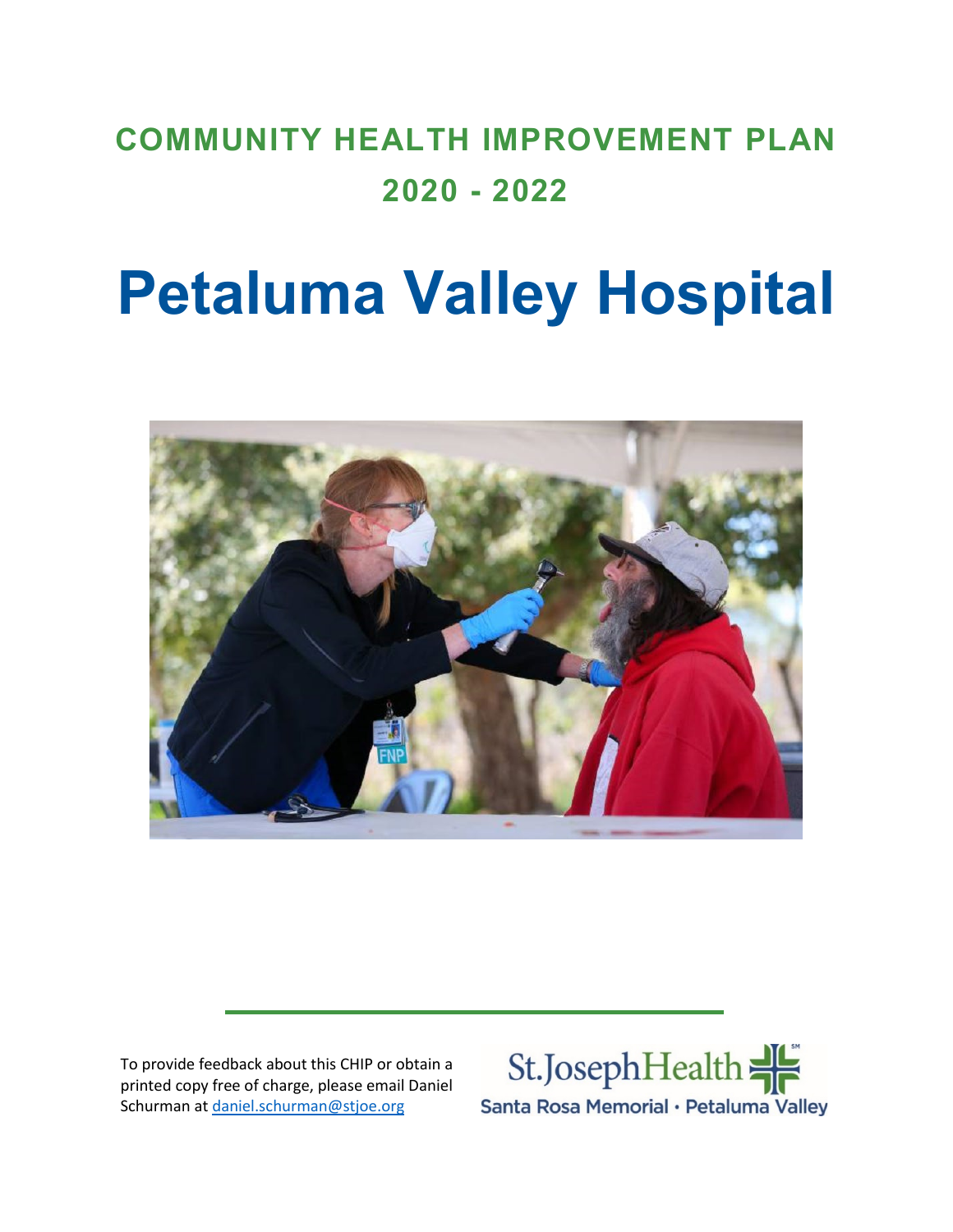## CONTENTS

| Addressing the Needs of the Community: 2020-2022 Key Community Benefit Initiatives and |
|----------------------------------------------------------------------------------------|
|                                                                                        |
|                                                                                        |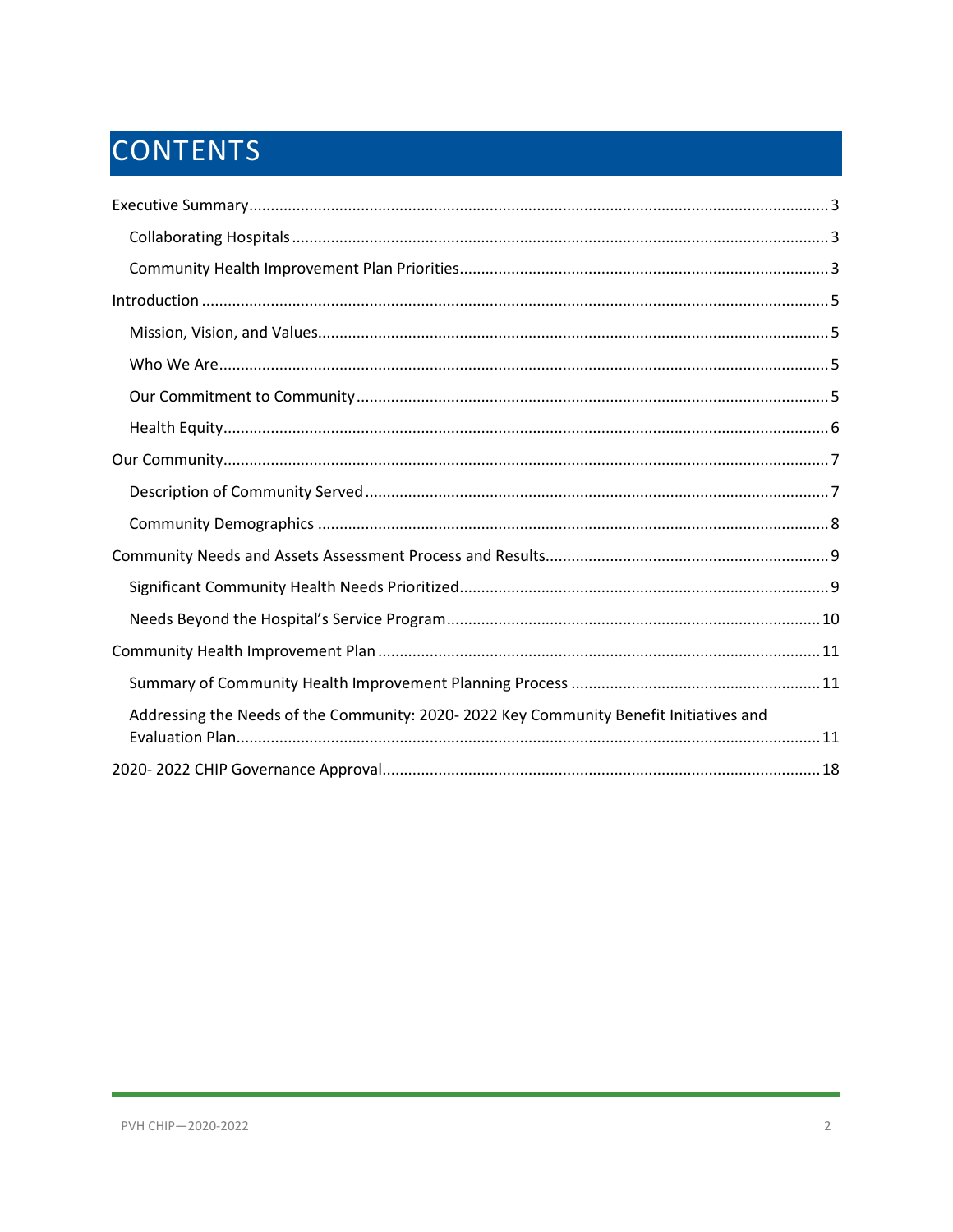## <span id="page-2-0"></span>EXECUTIVE SUMMARY

Santa Rosa Memorial Hospital (SRMH) and Petaluma Valley Hospital (PVH) are part of a countywide ministry, St. Joseph Health—Sonoma County (SJH—SC) that includes two hospitals, urgent care facilities, hospice, home health services, and other facilities for treating the healthcare needs of the community in Sonoma County. PVH is a community hospital with 80 licensed beds, founded in 1980 by the Petaluma Healthcare District and located in Petaluma, California. The hospital's service area is the entirety of Sonoma County, including 495,319 people.

SJH—SC dedicates resources to improve the health and quality of life for the communities it serves, with special emphasis on the needs of the economically poor and vulnerable. During the most recent fiscal year, SRM and PVH provided \$63,346,330 in Community Benefitin response to unmet needs.

PVH conducts a Community Health Needs Assessment (CHNA) in the communities it serves every three years to better understand the health-related needs and strengths. The results of the CHNA are used to guide and inform efforts to better address the needs of the community. Through a mixed-methods approach using quantitative and qualitative data, the CHNA process relied on several sources of information to identify community needs. The community information collected includes state and national public health data, qualitative data from interviews with stakeholders, and hospital utilization data.

## <span id="page-2-1"></span>Collaborating Hospitals

Santa Rosa Memorial Hospital and Petaluma Valley Hospital collaborated to complete the 2020-2022 Community Health Improvement Plan for their shared service area.

## <span id="page-2-2"></span>Community Health Improvement Plan Priorities

As a result of the findings of our [2019 Community Health Needs Assessment \(CHNA\)](https://www.providence.org/-/media/Project/psjh/providence/socal/Files/about/community-benefit/reports/2019chna-sonomacounty.pdf?la=en&hash=FF8B2A7021D9CDBC4EE6FF1446254E4B) and through a prioritization process aligned with our Mission, resources, and hospital strategic plan, PVH will focus on the following areas for its 2020-2022 Community Benefit efforts:

#### PRIORITY 1: HOUSING INSTABILITY & HOMELESSNESS

The cost of living in Sonoma County outpaces the income for many people in the community, making it challenging for families to meet their basic needs. Those most impacted by housing stability and affordability are the Latino/a community due to income inequities; youth experiencing homelessness, especially those identifying as LGBTQ+; and older adults whose fixed income limits their ability to afford local housing prices.

#### PRIORITY 2: MENTAL HEALTH & SUBSTANCE USE SERVICES

Accessing quality mental health and substance use services can be a challenge for many. Trauma from the recent fires, COVID-19, and the current political climate contribute to the community mental health needs. There is a need for more mental health and substance use disorder treatment services, as well as more case management services and bilingual and bicultural mental health providers.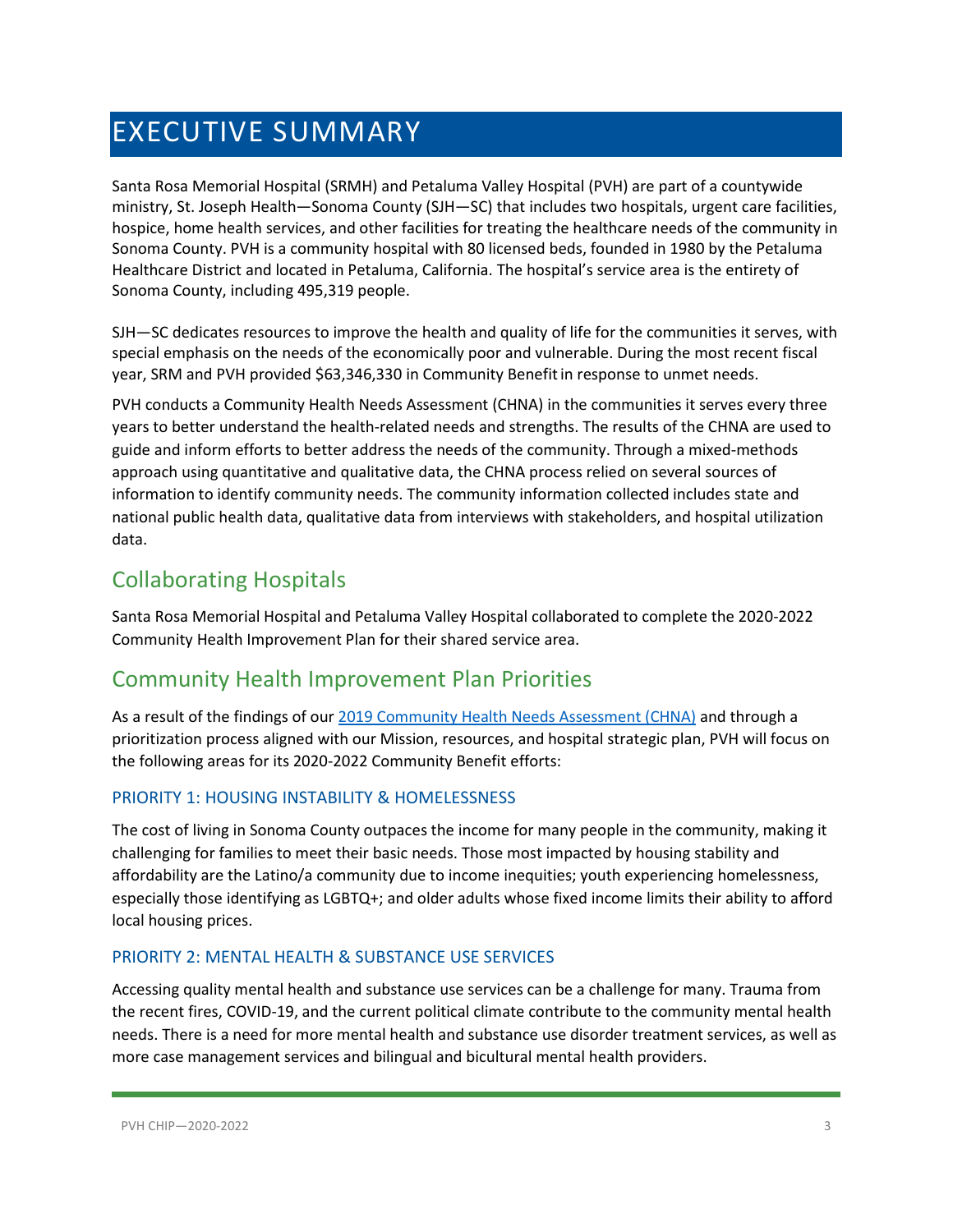#### PRIORITY 3: HEALTH EQUITY: RACISM AND DISCRIMINATION

Racism and discrimination affect Black, Brown, Indigenous, and People of Color (BBIPOC) from accessing education and job opportunities and affordable housing. Xenophobia and racism negatively affect the mental health and economic security of the Latino/a community in Sonoma County.

#### PRIORITY 4: ACCESS TO HEALTH CARE

Residents of Sonoma County experience barriers to accessing primary and specialty care. There is a need for more affordable health care, case management resources, and culturally responsive and linguistically appropriate health care services. Cost of care, transportation, language, and documentation status are barriers to people receiving the care they need.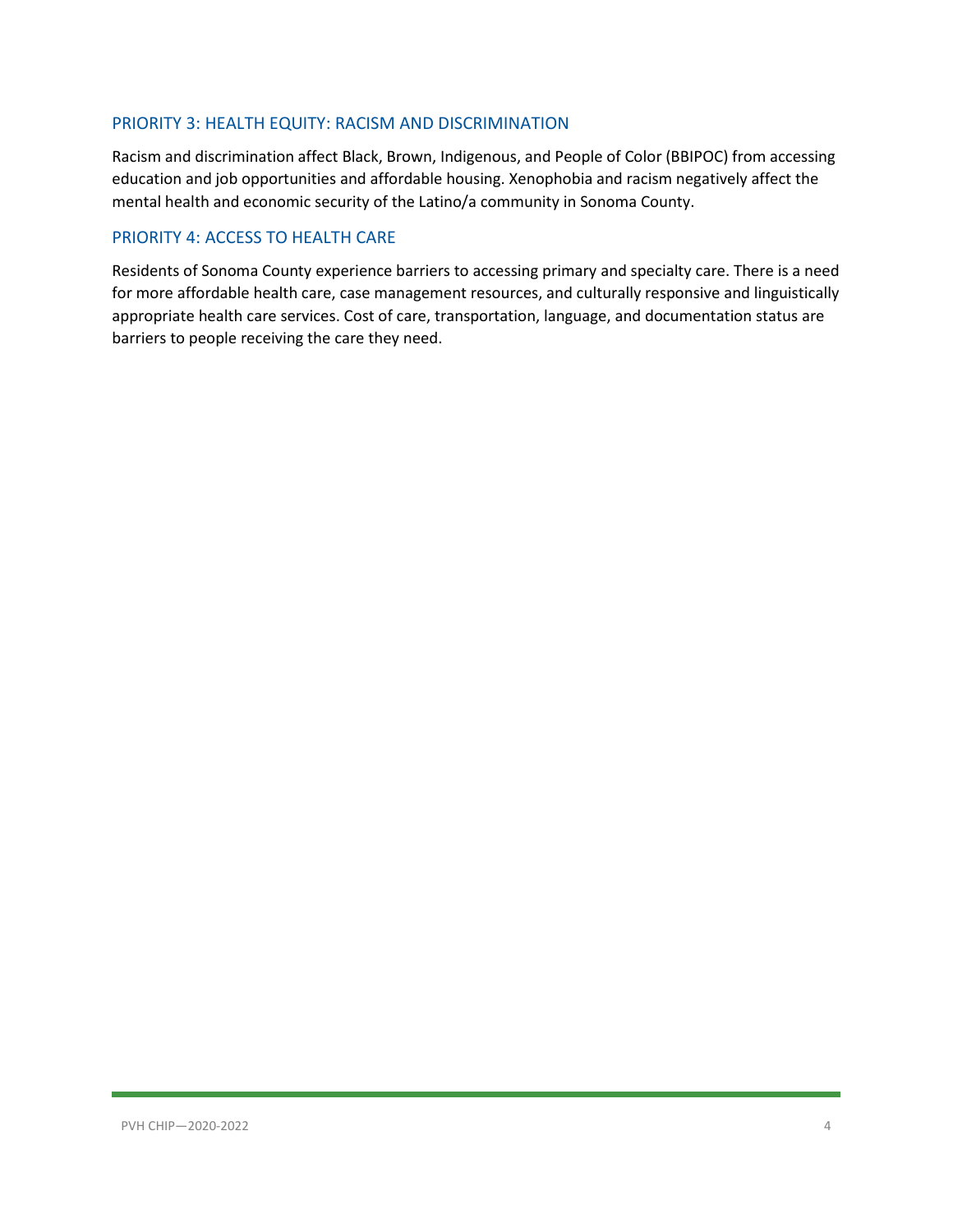## <span id="page-4-0"></span>INTRODUCTION

### <span id="page-4-1"></span>Mission, Vision, and Values

| <b>Our Mission</b> | As expressions of God's healing love, witnessed through the ministry of Jesus,<br>we are steadfast in serving all, especially those who are poor and vulnerable. |
|--------------------|------------------------------------------------------------------------------------------------------------------------------------------------------------------|
|                    | Our Vision Health for a Better World.                                                                                                                            |
| Our Values         | Compassion $-$ Dignity $-$ Justice $-$ Excellence $-$ Integrity                                                                                                  |

### <span id="page-4-2"></span>Who We Are

Part of a larger healthcare system known as Providence St. Joseph Health (PSJH), Santa Rosa Memorial Hospital (SRMH) and Petaluma Valley Hospital (PVH) are part of a countywide ministry, St. Joseph Health—Sonoma County (SJH—SC) that includes two hospitals, urgent care facilities, hospice, home health services, and other facilities for treating the healthcare needs of the community in Sonoma County.

PVH is a community hospital founded in 1980 by the Petaluma Healthcare District, and is located in Petaluma, CA. St. Joseph Health has managed operations of the facility since 1997. The facility has 80 licensed beds and a campus that is 14.63 acres in size. PVH has a staff of 501 employees and professional relations with more than 260 local physicians. PVH is a Leapfrog A-rated facility, a Joint Commission Stroke-Ready certified hospital, has been designated as a Baby-Friendly® Hospital by Baby-Friendly USA, and as a Blue Distinction® specialty care facility by Blue Cross Blue Shield for maternity services. Major programs and services also include emergency care, outpatient surgery, obstetrical services, and pulmonary rehabilitation.

In addition, both SRMH and PVH offer a variety of community-based programs such as a free mobile health clinic, a mobile dental clinic, a fixed-site dental clinic, health promotions, school-based behavioral health, and the CARE Network. These programs and services offered to the community are designed to meet the needs of underserved populations and focus on health equity, primary prevention, health promotion and community building.

## <span id="page-4-3"></span>Our Commitment to Community

SJH—SC dedicates resources to improve the health and quality of life for the communities it serves, with special emphasis on the needs of the economically poor and vulnerable. During the most recent fiscal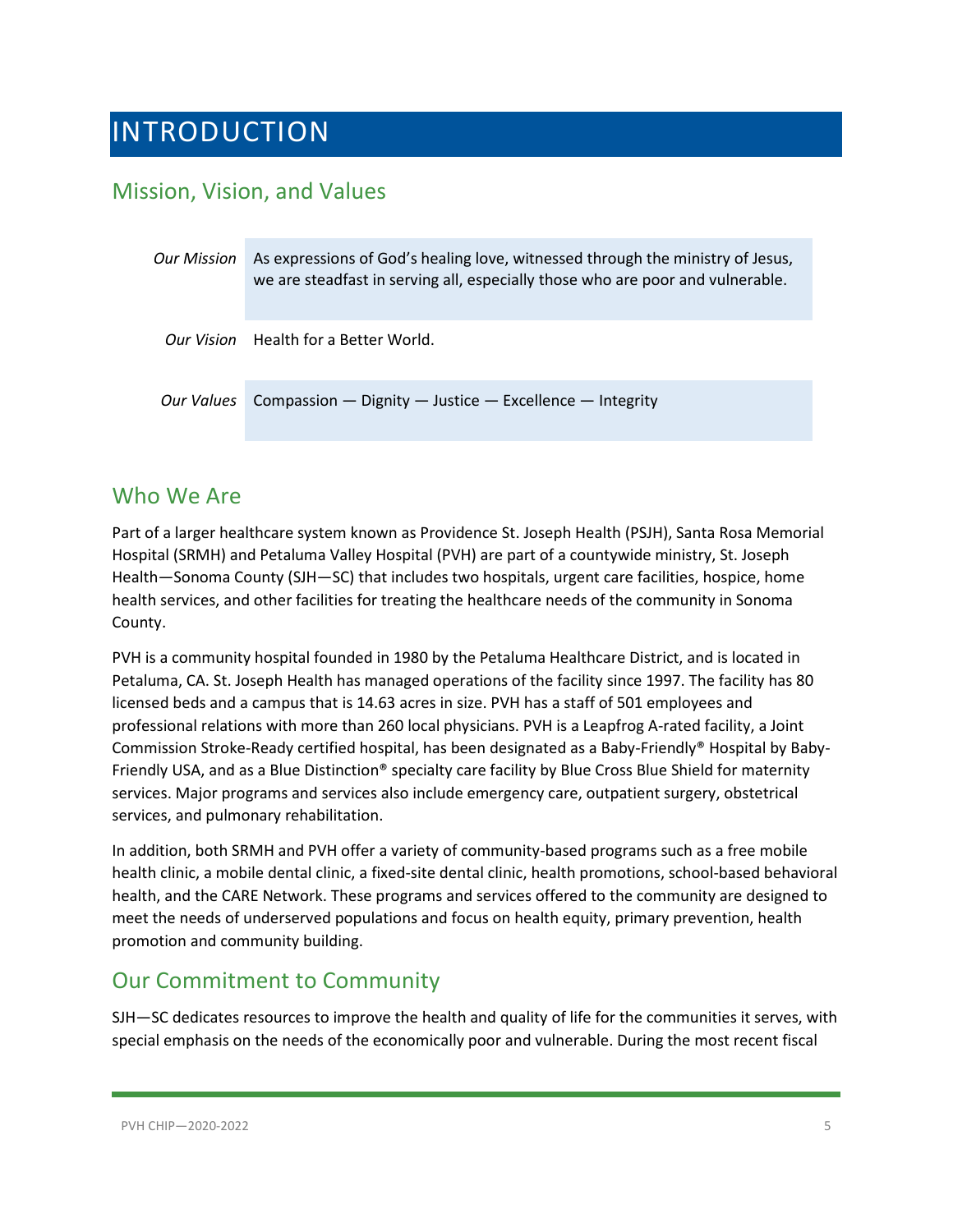year, SRM and PVH provided \$63,346,330 in Community Benefit<sup>[1](#page-5-1)</sup> in response to unmet needs. Our service area also includes St. Joseph Health Medical Group, St. Joseph Health Home and Community Care, and multiple urgent care facilities

SRMH and PVH further demonstrate organizational commitment to the CHNA through the allocation of staff time, financial resources, and participation and collaboration to address community identified needs. The Sonoma County Community Health Investment Manager, Dan Schurman, is responsible for ensuring compliance with Federal 501r requirements as well as providing the opportunity for community leaders and internal hospital leadership, physicians, and others to work together in planning and implementing the resulting Community Health Improvement Plan (CHIP).

## <span id="page-5-0"></span>Health Equity

At Providence St. Joseph Health, we acknowledge that all people do not have equal opportunities and access to living their fullest, healthiest lives due to systems of oppression and inequities. We are committed to ensuring health equity for all by addressing the underlying causes of racial and economic inequities and health disparities. Our Vision is "Health for a Better World," and to achieve that we believe we must address not only the clinical care factors that determine a person's length and quality of life, but also the social and economic factors, the physical environment, and the health behaviors that all play an active role in determining health outcomes.

To ensure that equity is foundational to our CHIP, we have developed an equity framework that outlines the best practices that each of our hospital will implement when completing a CHIP. These practices include, but are not limited to the following:



<span id="page-5-1"></span> $1$  A community benefit is an initiative, program or activity that provides treatment or promotes health and healing as a response to identified community needs and meets at least one of the following community benefit objectives: a. Improves access to health services; b. Enhances public health; c. Advances increased general knowledge; and/or d. Relieves government burden to improve health. Note: Community benefit includes both services to the economically poor and broader community. To be reported as a community benefit initiative or program, community need must be demonstrated. Community need can be demonstrated through the following: 1) community health needs assessment developed by the ministry or in partnership with other community organizations; 2) documentation that demonstrates community need and/or a request from a public agency or community group was the basis for initiating or continuing the activity or program; 3) or the involvement of unrelated, collaborative tax-exempt or government organizations as partners in the community benefit initiative or program.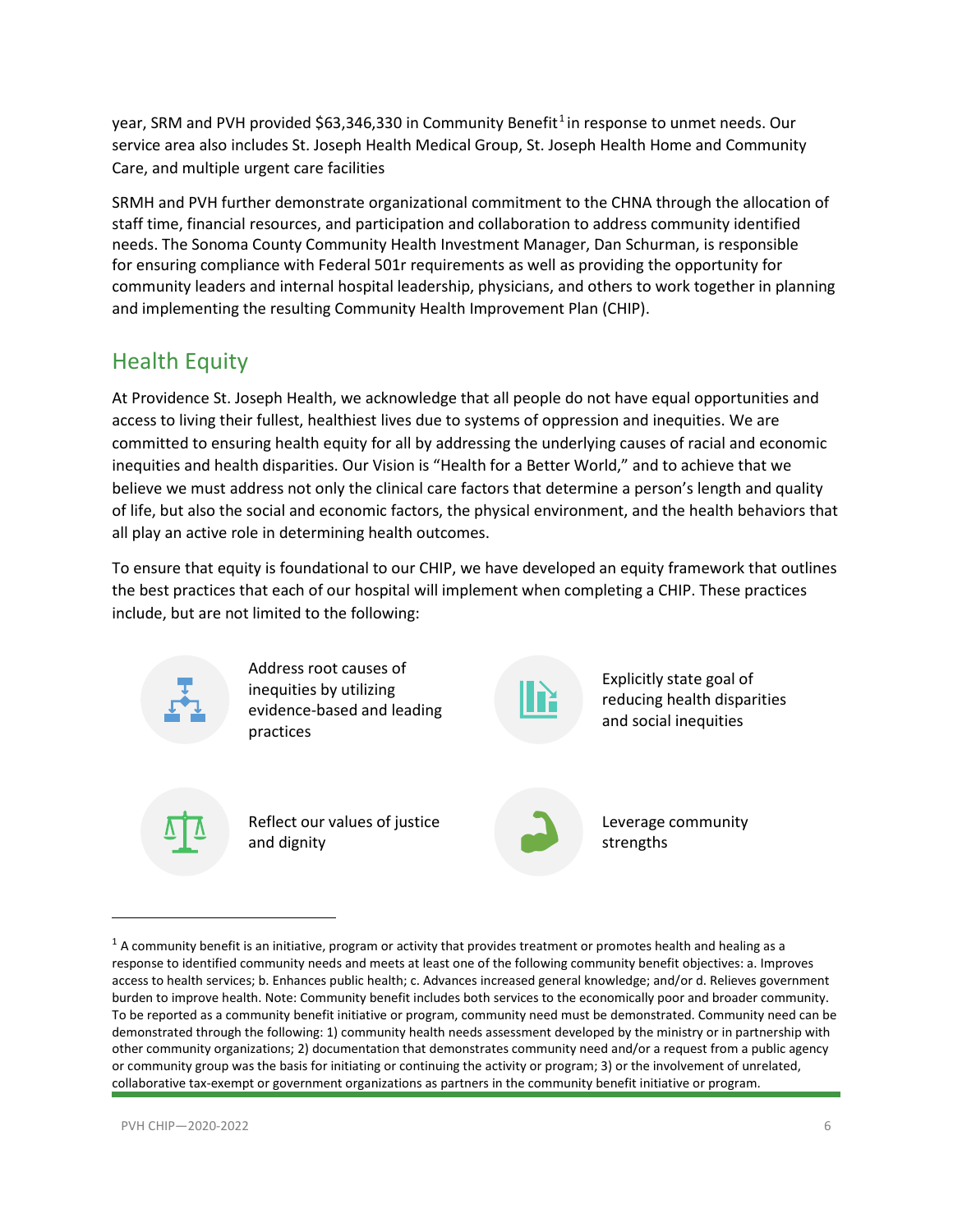## <span id="page-6-0"></span>OUR COMMUNITY

## <span id="page-6-1"></span>Description of Community Served

SRMH and PVH provide Sonoma County communities with access to advanced care and advanced caring. The hospitals' service area is Sonoma County and includes a population of approximately 495,000 people.



*Figure 1. Santa Rosa Memorial Hospital and Petaluma Valley Hospital Service Area*

The high need area includes census tracts identified based upon lower life expectancy at birth, lower high school graduation rates, and more households at or below 200% FPL compared to county averages. For reference, in 2019, 200% FPL represents an annual household income of \$51,500 or less for family of 4. These households are more likely to regularly make spending tradeoffs regarding utilities, rent, groceries, medicine, and other basic expenses.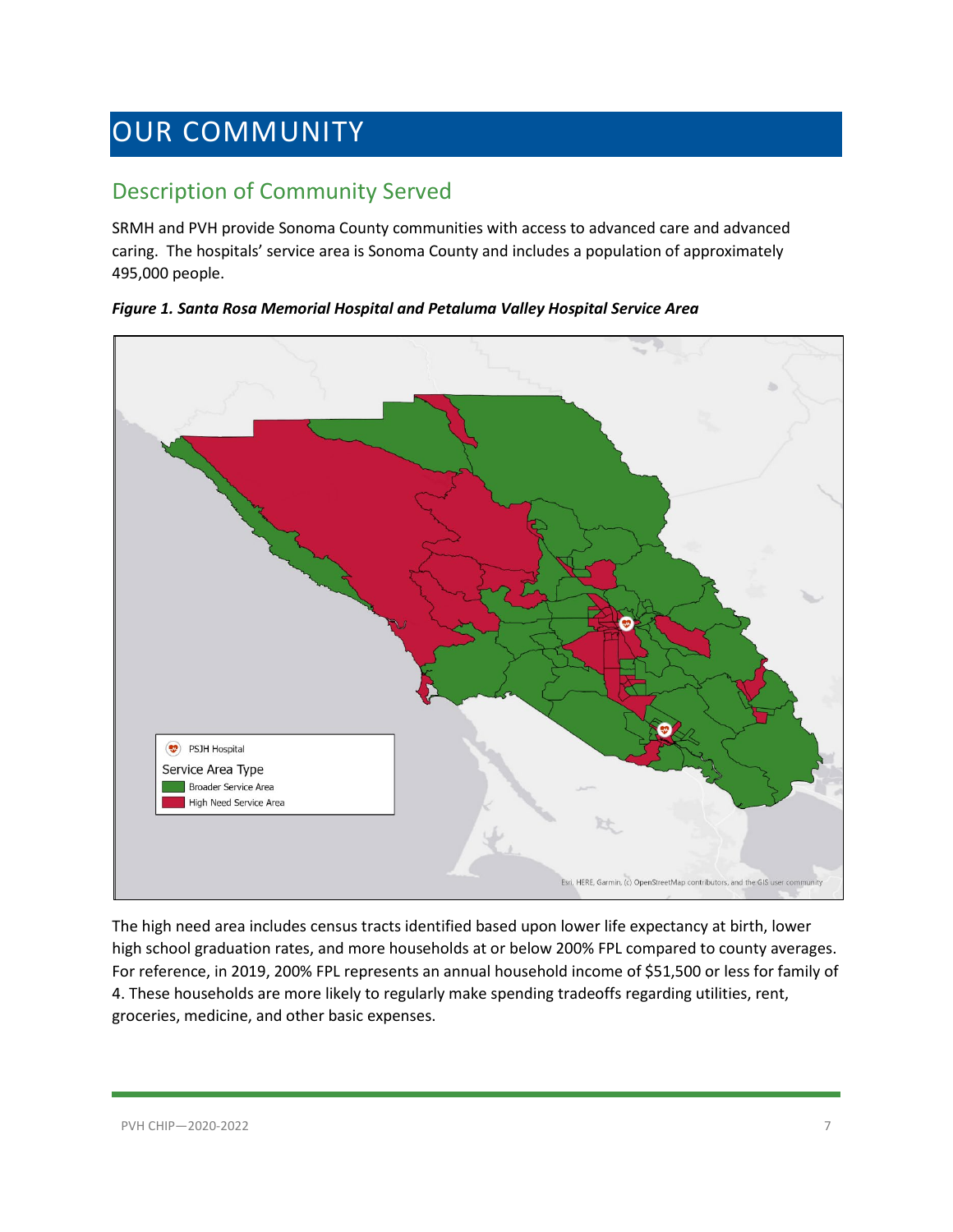## <span id="page-7-0"></span>Community Demographics

#### POPULATION AND AGE DEMOGRAPHICS

For the most part, the age distribution is roughly proportional across Sonoma County geographies, with those between 18 and 34 years slightly more likely to live in a high need area, likely young families and those in and around college towns. Those ages 65 to 84 are less likely to live in a high need area, perhaps due in part to secondary and/or vacation homes.

The male-to-female ratio is approximately equal across geographies.

In Sonoma County, approximately 6% of the population are veterans, roughly in line with the 5% in the state of California.

#### POPULATION BY RACE AND ETHNICITY

The "other race" population is over-represented in the high need census tracts compared to the county population, whereas those who identify as white are less likely to live in high need communities. Individuals who identify as Hispanic are also over-represented in high need communities, representing nearly 38% of the population in those areas, compared to just under 20% in the broader service area.

#### INCOME INDICATORS

| Table 1. Income Indicators for Sonoma County Service Area |
|-----------------------------------------------------------|
|-----------------------------------------------------------|

| <b>Indicator</b>                                                                                                                                                     | <b>Sonoma County</b> | <b>Broader Service</b><br>Area | <b>High Need Service</b><br>Area |
|----------------------------------------------------------------------------------------------------------------------------------------------------------------------|----------------------|--------------------------------|----------------------------------|
| <b>Median Income</b><br>Data Source: American Community Survey<br>Year: 2019                                                                                         | \$81,477             | \$93,090                       | \$67,310                         |
| <b>Percent of Renter Households with</b><br><b>Severe Housing Cost Burden</b><br>Data Source: American Community Survey<br>Year: Estimates based on 2013 - 2017 data | 26.9%                | 25.3%                          | 28.3%                            |

The median income in the high need service area is about \$14,000 lower than Sonoma County. There is about a \$26,000 difference in median income between the broader service area and the high need service area.

Severe housing cost burden is defined as households that are spending 50% or more of their income on housing costs. On average about 27% of households in Sonoma County are severely housing cost burdened. In the high need service area, 28% of renter households are severely housing cost burdened. Within Sonoma County there are census tracts in which over 40% of households are experiencing severe housing cost burden.

**Full demographic and socioeconomic information for the service area can be found in the [2019 CHNA](https://www.providence.org/-/media/Project/psjh/providence/socal/Files/about/community-benefit/reports/2019chna-sonomacounty.pdf?la=en&hash=FF8B2A7021D9CDBC4EE6FF1446254E4B)  [for Petaluma Valley Hospital.](https://www.providence.org/-/media/Project/psjh/providence/socal/Files/about/community-benefit/reports/2019chna-sonomacounty.pdf?la=en&hash=FF8B2A7021D9CDBC4EE6FF1446254E4B)**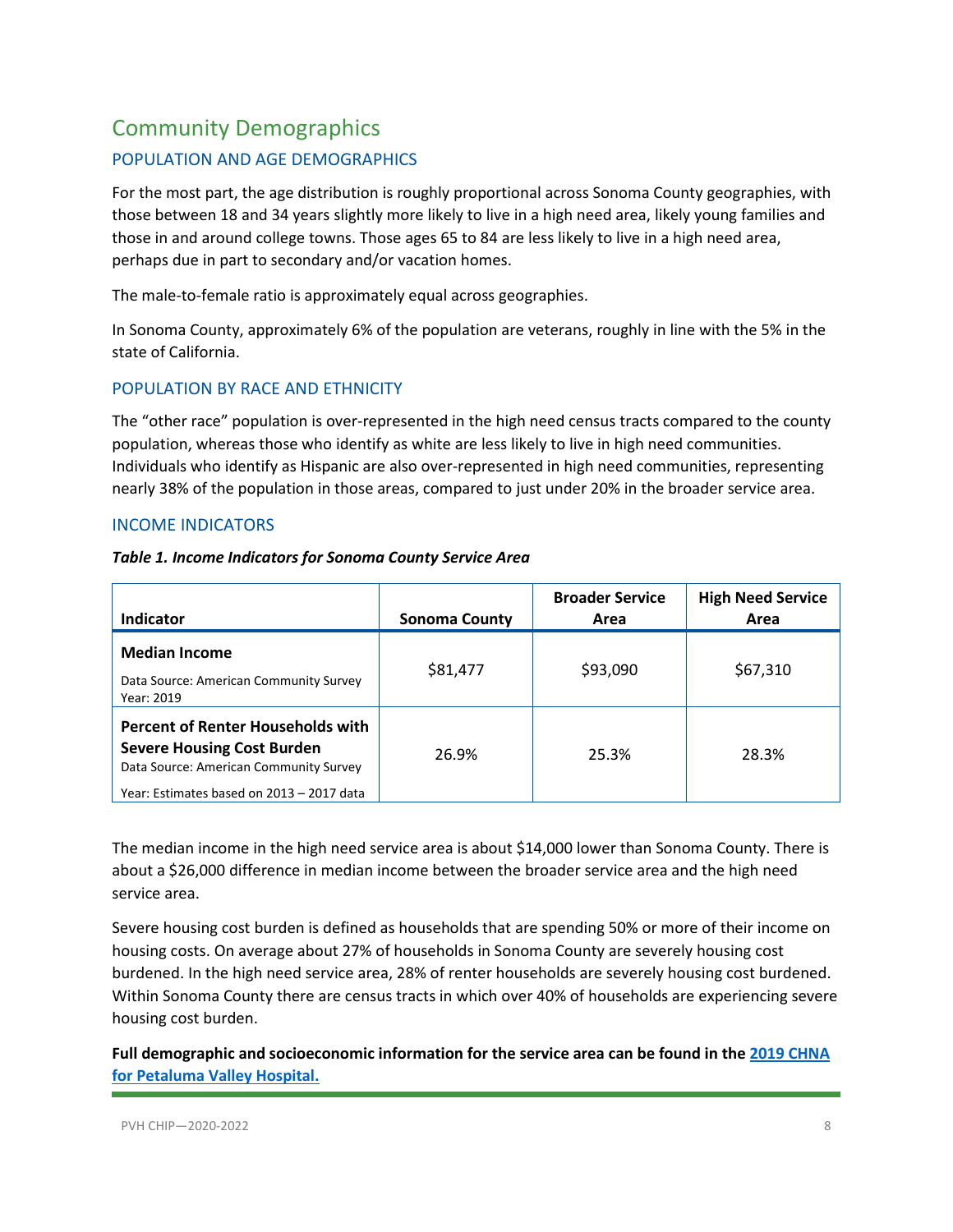## <span id="page-8-0"></span>COMMUNITY NEEDS AND ASSETS ASSESSMENT PROCESS AND RESULTS

### <span id="page-8-1"></span>Significant Community Health Needs Prioritized

The list below summarizes the rank ordered significant health needs identified through the 2019 Community Health Needs Assessment process:

#### PRIORITY 1: HOUSING INSTABILITY & HOMELESSNESS

The cost of living in Sonoma County outpaces the income for many people in the community, making it challenging for families to meet their basic needs. Housing is foundational to one's health: people who are stably housed are better able to care for their physical and mental health. Those most impacted by housing stability and affordability are the Latino/a community due to income inequities; youth experiencing homelessness, especially those identifying as LGBTQ+; and older adults whose fixed income limits their ability to afford local housing prices. There is also need for supportive housing, using a Housing First approach, for people with mental health challenges, substance use disorders, and other special needs. There are especially few resources for mixed status families.

#### PRIORITY 2: MENTAL HEALTH & SUBSTANCE USE SERVICES

Accessing quality mental health and substance use services can be a challenge for many. Trauma from the recent fires, COVID-19, and the current political climate contribute to the community mental health needs. There is a particular need for mild to moderate mental health services, perinatal mental health services, more wraparound case management for families to address mental health, and more substance use disorder treatment services. There is further need for more bilingual and bicultural mental health professionals to serve the Latino/a community, including mixed status families. Schoolage children and older adults are two additional groups with unmet mental health needs. Major barriers to accessing mental health services include insurance coverage limitations, cost of care, and shortage of providers resulting in long wait times for appointments.

#### PRIORITY 3: HEALTH EQUITY: RACISM AND DISCRIMINATION

Stakeholders described being at an "inflection point" in acknowledging and addressing racism in the community, with more people talking about the issue. They shared racism keeps people in poverty by limiting education and job opportunities, leading to more Black, Brown, Indigenous, and People of Color (BBIPOC) working in lower-wage jobs, with particular emphasis on the Latino/a community in Sonoma County. Housing discrimination prevents the Latino/a community from accessing good-quality, affordable housing. Racism contributes to inequities in the ways different schools are funded, contributing to the opportunity gap. Stakeholders shared particular concern for the ways in which xenophobia and racist policies negatively affect the mental health and economic security of the Latino/a community.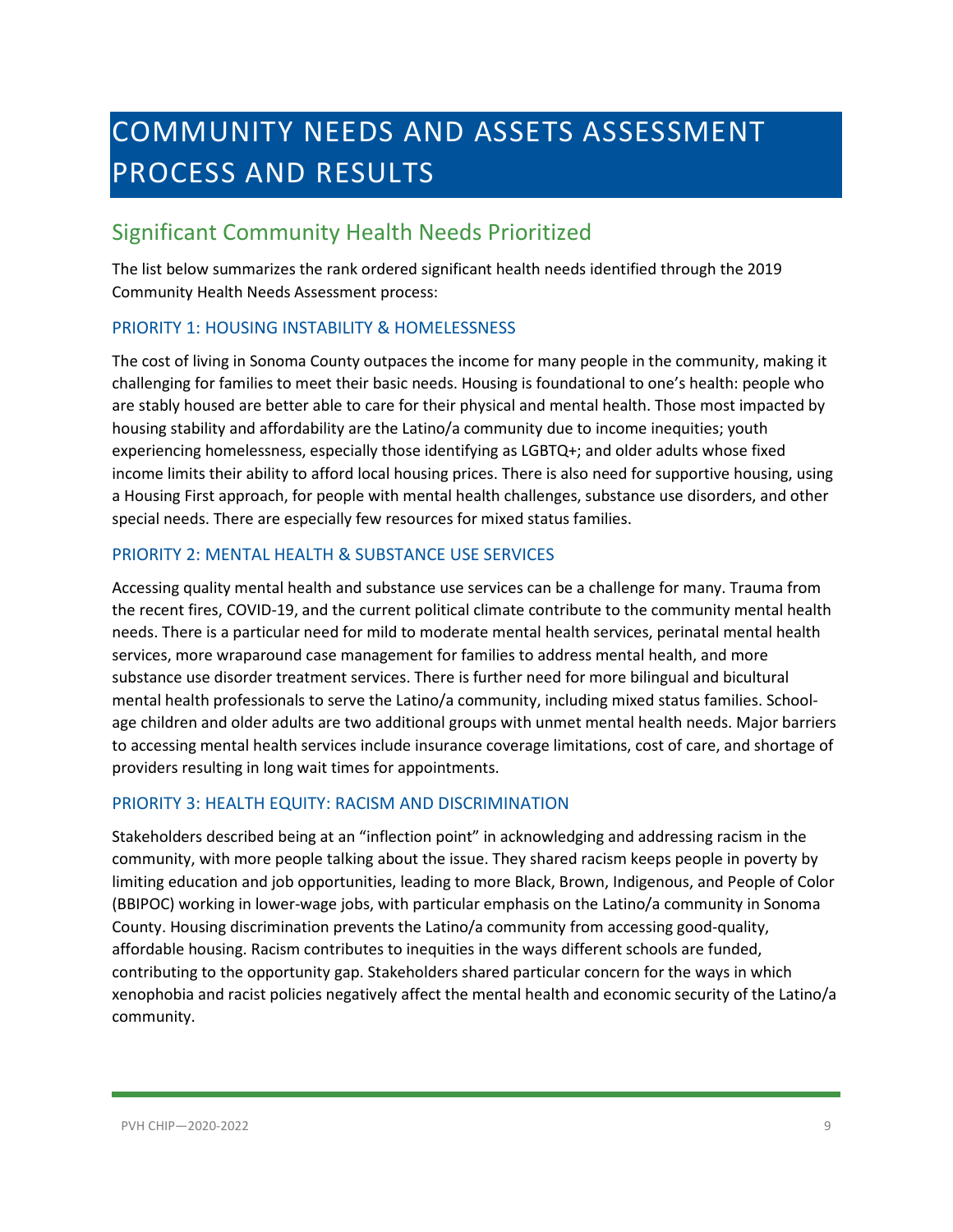#### PRIORITY 4: ACCESS TO HEALTH CARE

Stakeholders discussed the need for more affordable health care, as well as challenges accessing primary and specialty care. They noted a particular need for more case management and navigation resources, especially for Spanish-speaking patients and new parents. Transportation to care is a consistent barrier for many, but especially older adults. Fears of immigration enforcement and changes in public charge rules may prevent mixed status households from applying for Medi-Cal. A lack of culturally responsive and linguistically appropriate health care services and documentation status may prevent the Latino/a community from receiving the care they need.

### <span id="page-9-0"></span>Needs Beyond the Hospital's Service Program

No hospital facility can fully address all the health needs present in its community. While Petaluma Valley Hospital will employ strategies to address each of the four significant health needs that were prioritized during the CHNA process, partnerships with community organizations and government agencies are critical for achieving the established goals.

Petaluma Valley Hospital will collaborate with Petaluma People Services Center, La Luz Center, West County Community Services, Community Action Partnership of Sonoma County, and a variety of local family resource centers that address the community needs to coordinate care and referrals to address unmet needs.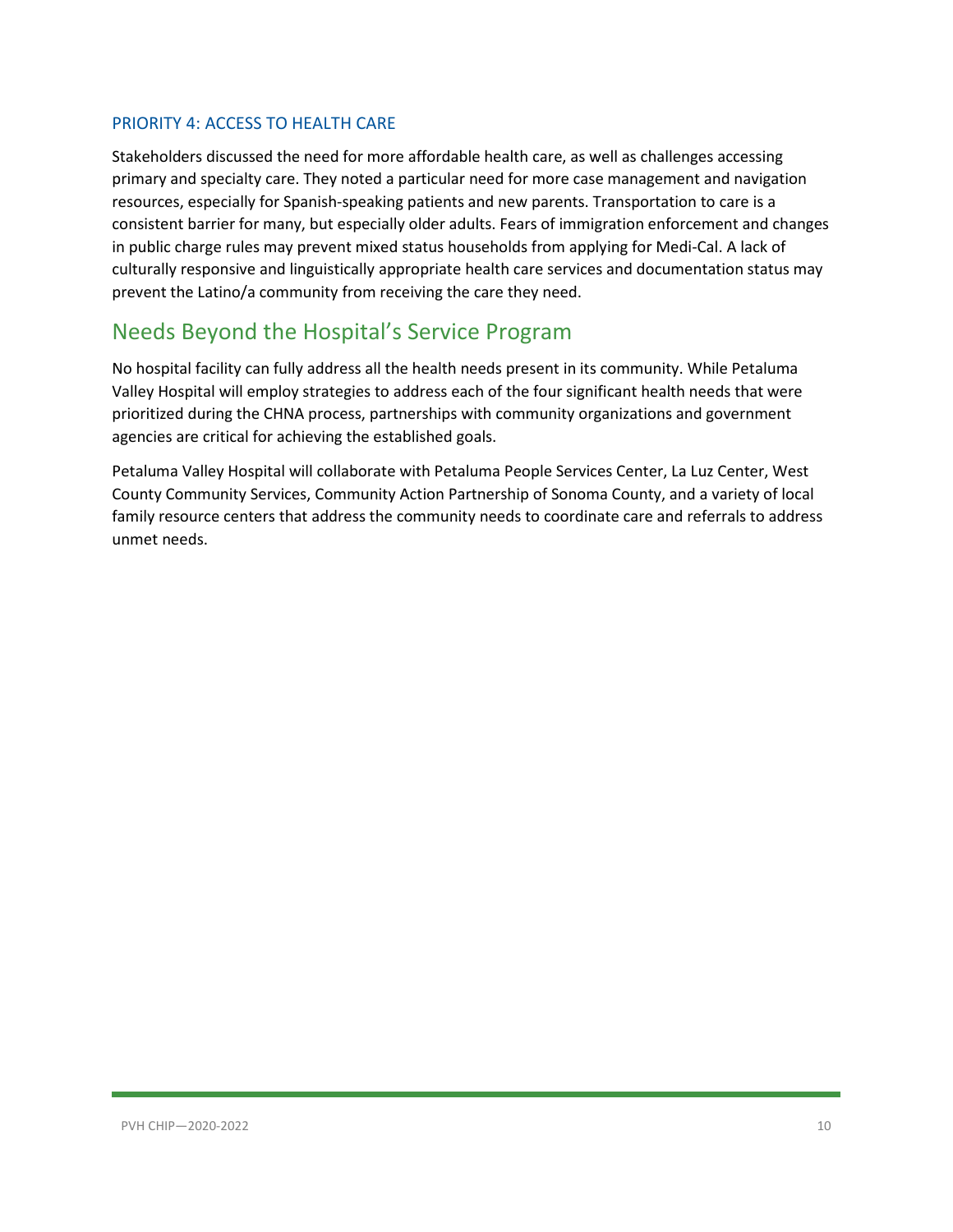## <span id="page-10-0"></span>COMMUNITY HEALTH IMPROVEMENT PLAN

### <span id="page-10-1"></span>Summary of Community Health Improvement Planning Process

The Regional Director, Program Coordinator and local Program Manager developed strategies based on insight from stakeholder interviews and caregiver listening sessions, and input and feedback were provided by the Community Benefit Committee. While the strategies were developed to address specific local needs, the strategies were also designed with the intention of leveraging local strengths to scale efforts across the Northern California region.

The 2020-2022 Community Health Improvement Plan (CHIP) process was disrupted by the SARS-CoV-2 virus and COVID-19, which has impacted all of our communities. While we have focused on crisis response, it has required a significant re-direction of resources and reduced community engagement in the CHIP process.

This CHIP is currently designed to address the needs identified and prioritized through the 2019 CHNA, though COVID-19 will have substantial impacts on our community needs. These impacts are likely to exacerbate some of the needs identified, and cause others to rise in level of priority. While this is a dynamic situation, we recognize the greatest needs of our community will change in the coming months, and it is important that we adapt our efforts to respond accordingly. This CHIP will be updated in 2021 to better document the impact of and our response to COVID-19 in our community. We are committed to supporting, strengthening, and serving our community in ways that align with our Mission, engage our expertise, and leverage our Community Benefit dollars in the most impactful ways.

PVH anticipates that implementation strategies may change and therefore, a flexible approach is best suited for the development of its response to the CHNA. For example, certain community health needs may become more pronounced and require changes to the initiatives identified by PVH in the enclosed CHIP.

## <span id="page-10-2"></span>Addressing the Needs of the Community: 2020- 2022 Key Community Benefit Initiatives and Evaluation Plan

#### PRIORITY #1: HOUSING INSTABILITY & HOMELESSNESS

#### *Community Need Addressed*

The cost of living in Sonoma County outpaces the income. More affordable housing and more supportive housing is needed; especially for the Latino/a and the LGBTQ populations, older adults, individuals living on fixed incomes, and undocumented individuals.

#### *Goal (Anticipated Impact)*

Increased access to safe and affordable housing across Sonoma County.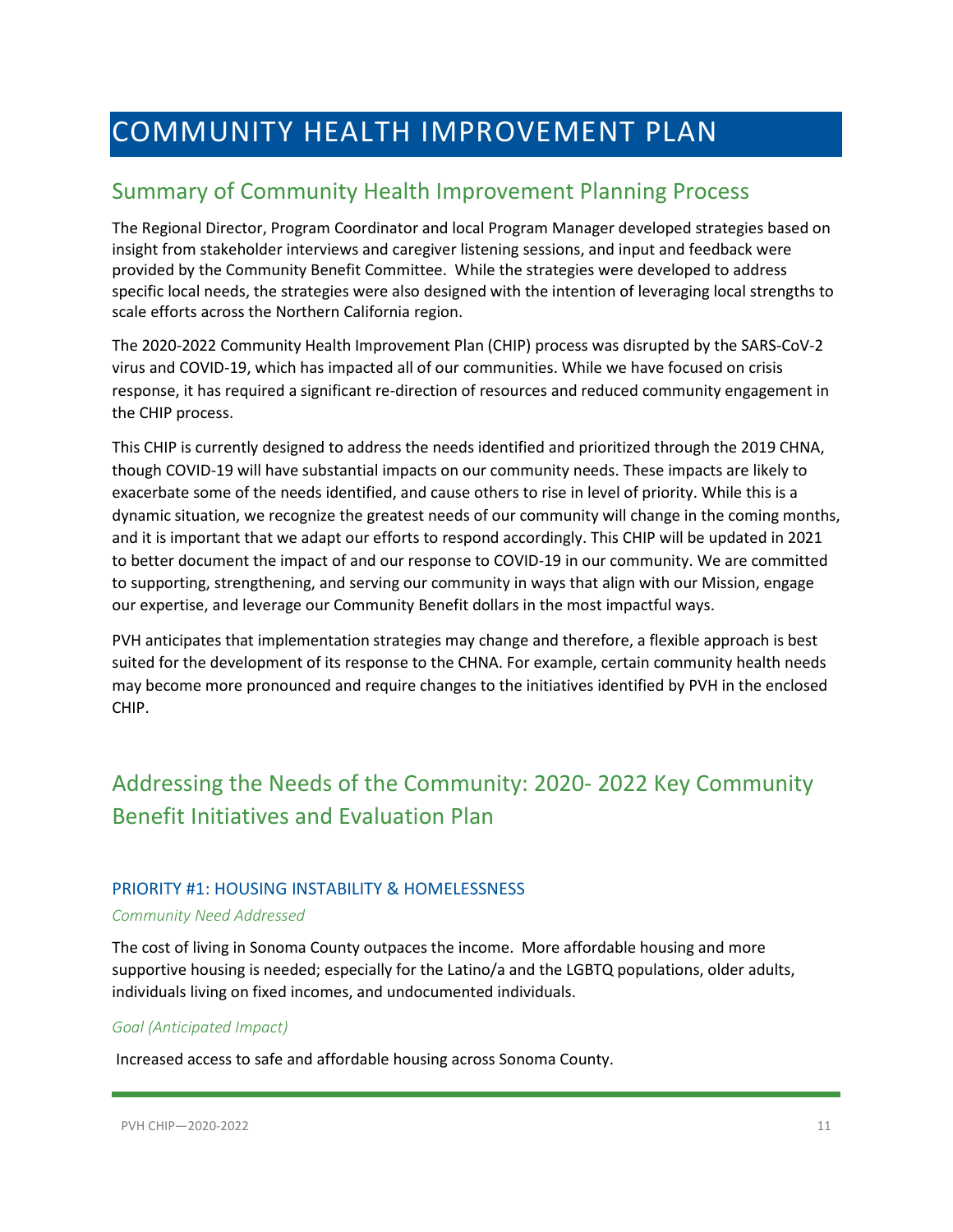#### *Table 2. Strategies for Addressing Housing Instability & Homelessness*

| <b>Strategy</b>                                                                             | <b>Target Population</b>    |
|---------------------------------------------------------------------------------------------|-----------------------------|
| 1. Leverage investments to increase safe and affordable housing                             | BBIPOC & those experiencing |
| stock.                                                                                      | health disparities          |
| 2. Leverage resources through partnerships to expand supportive                             | BBIPOC & those experiencing |
| services.                                                                                   | health disparities          |
| 3. Support policies that prevent homelessness and increase<br>access to affordable housing. | At-risk populations         |

#### *Planned Collaboration*

Petaluma Valley Hospital values cross-sector collaboration and believes that nonprofit organizations and local government agencies must work together to solve community-level problems. We plan to collaborate with the following organizations to address this need:

- County of Sonoma, Community Development Commission
- Sonoma County Continuum of Care
- City of Petaluma
- Catholic Charities of the Dioceses of Santa Rosa
- St. Vincent de Paul Society of Sonoma
- Burbank Housing
- PEP Housing
- Committee on the Shelterless (COTS)
- Community Action Partnership of Sonoma County
- Petaluma People Services Center
- Legal Aid of Sonoma County
- North Bay Organizing Project
- Kaiser Permanente, North Bay
- Sutter Health, North Bay

#### *Resource Commitment*

Petaluma Valley Hospital will commit staff time from its Community Health Investment department, provide grants to local partners, and help leverage resources from the Providence Population Health division.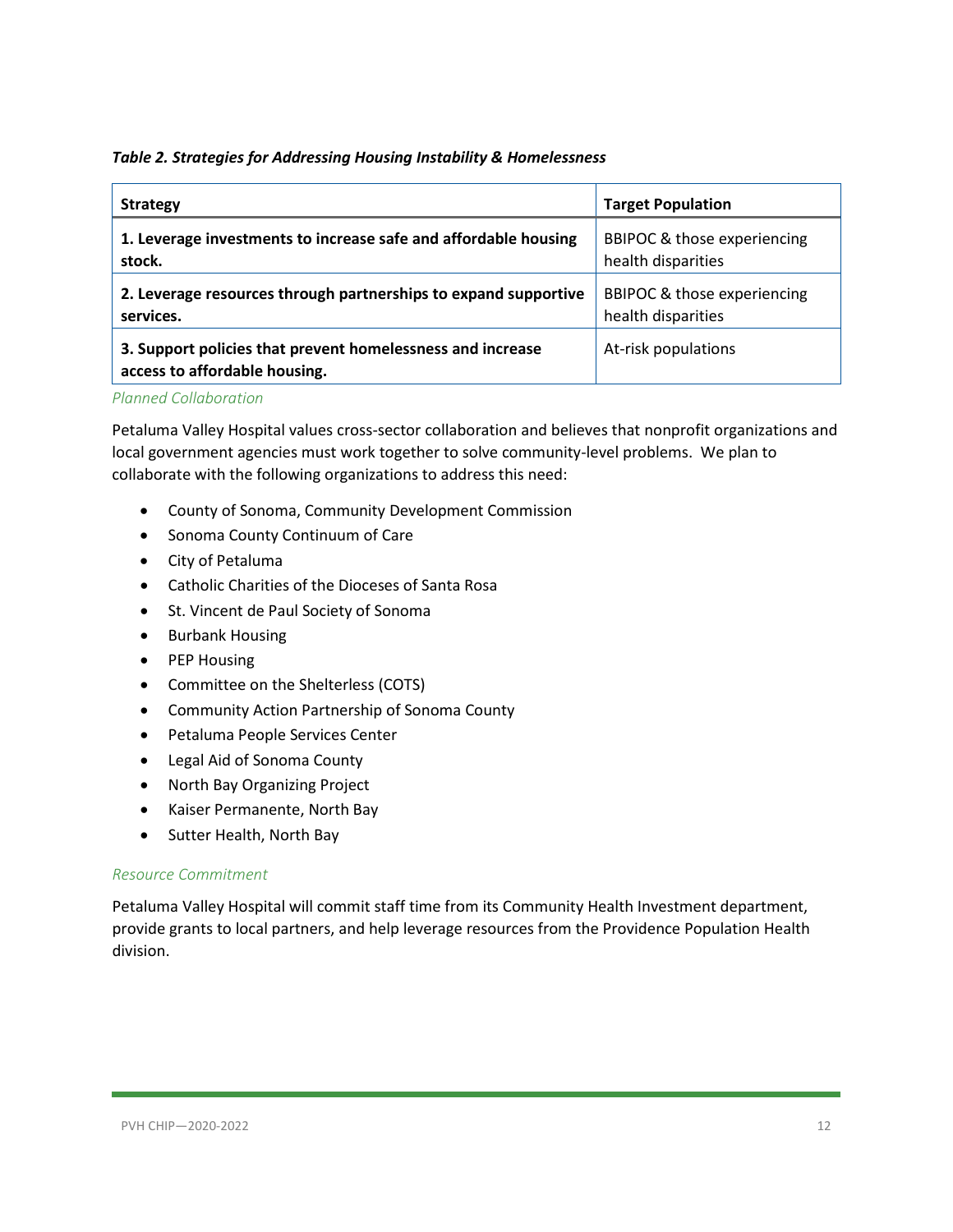#### PRIORITY #2: MENTAL HEALTH & SUBSTANCE USE SERVICES

#### *Community Need Addressed*

Accessing mental health or substance use services is a challenge for many in the community; this is especially true for school-age youth, Latino/a individuals and families, undocumented individuals, and older adults. There is a general need for more mild to moderate mental health services, perinatal services, wraparound case management, and bilingual/bicultural providers.

#### *Goal (Anticipated Impact)*

Increased access to mental health and substance use services.

#### *Table 3. Strategies for Addressing Mental Health & Substance Use Services*

| <b>Strategy</b>                                                                                                     | <b>Target Population</b> |
|---------------------------------------------------------------------------------------------------------------------|--------------------------|
| 1. Increase capacity to address mild-moderate mental health &<br>substance use services.                            | <b>Broader community</b> |
| 2. Increase capacity to provide bilingual/bicultural mental<br>health & substance use services.                     | Latino/a & undocumented  |
| 3. Advocate for increased access to mental health and<br>substance use care with focused community-based solutions. | <b>Broader community</b> |

#### *Planned Collaboration*

Petaluma Valley Hospital values cross-sector collaboration and believes that nonprofit organizations and local government agencies must work together to solve community-level problems. We plan to collaborate with the following organizations to address this need:

- Redwood Community Health Coalition
- Petaluma Health Center
- Petaluma Health Care District
- County of Sonoma, Department of Health Services
- Sonoma County Office of Education
- Buckelew Programs
- NAMI Sonoma
- Humanidad Therapy and Education Services
- Petaluma People Services Center
- La Luz Center
- Social Advocates for Youth
- Mothers Care
- Hanna Institute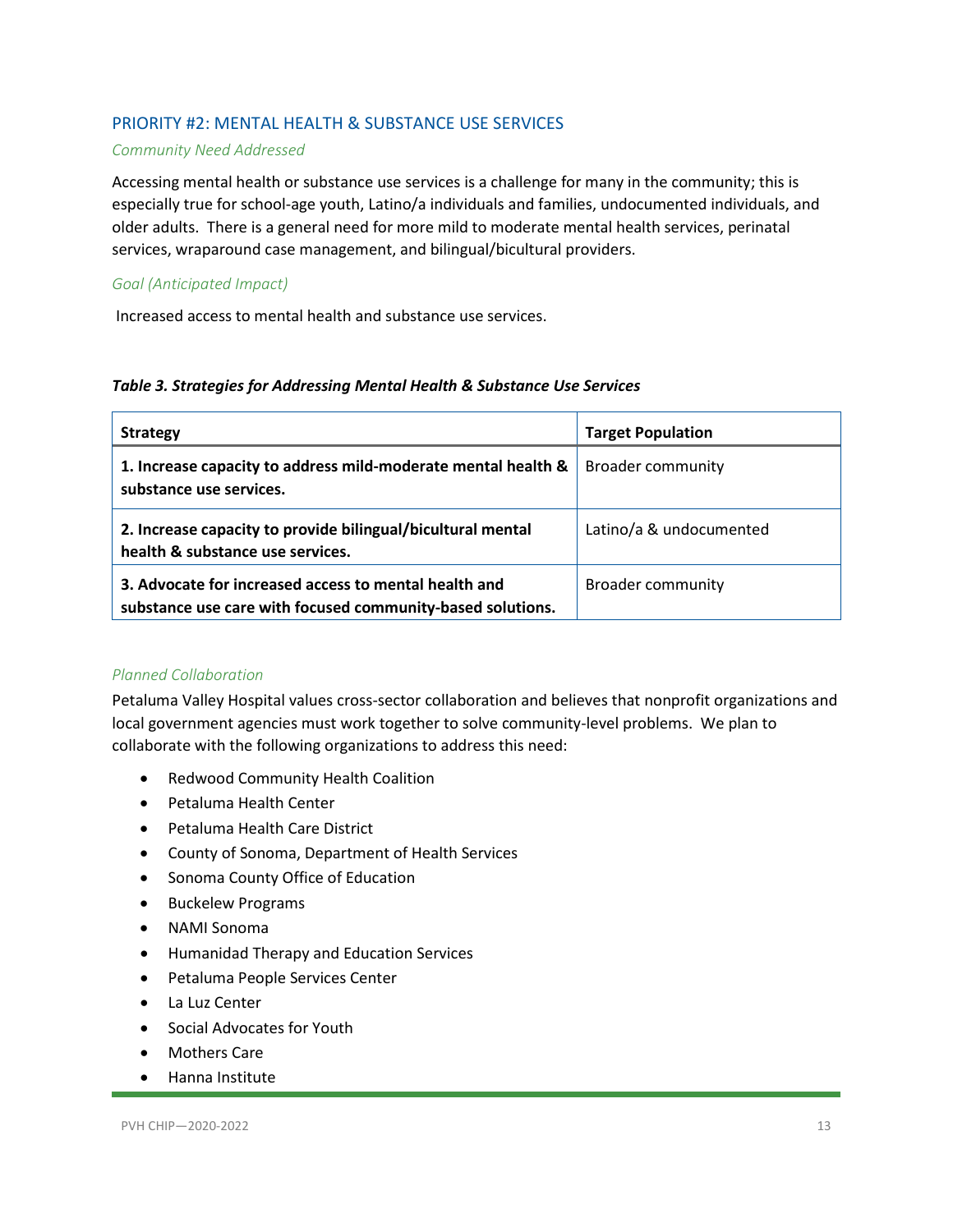- First 5 Sonoma
- Kaiser Permanente, North Bay
- Sutter Health, North Bay

#### *Resource Commitment*

Petaluma Valley Hospital will commit staff time from its Community Health Investment department, provide grants to local partners, and help leverage resources from the Providence Population Health division.

#### PRIORITY #3: HEALTH EQUITY: RACISM AND DISCRIMINATION

#### *Community Need Addressed*

The Covid-19 pandemic highlights racial inequities and disparities at a systemic level. Latino/a and all BBIPOC individuals and families are faced with less favorable housing, educational and employment opportunities.

#### *Goal (Anticipated Impact)*

Increased access to care for Latino/a populations.

#### *Table 4. Strategies for Addressing Health Equity*

| <b>Strategy</b>                                                                                     | <b>Target Population</b>          |
|-----------------------------------------------------------------------------------------------------|-----------------------------------|
| 1. Develop Health Equity Playbook by Q1 2021                                                        | Latino/a individuals and families |
| 2. Partner with FQHC/other for Covid-19 outreach, prevention,<br>testing, and mitigation of spread. | Latino/a individuals and families |
| 3. Advocate for policies that address social and economic<br>disparities.                           | <b>Broader community</b>          |

#### *Planned Collaboration*

Petaluma Valley Hospital values cross-sector collaboration and believes that nonprofit organizations and local government agencies must work together to solve community-level problems. We plan to collaborate with the following organizations to address this need:

- Sonoma Intersections Coalition
- Justicewise
- On The Move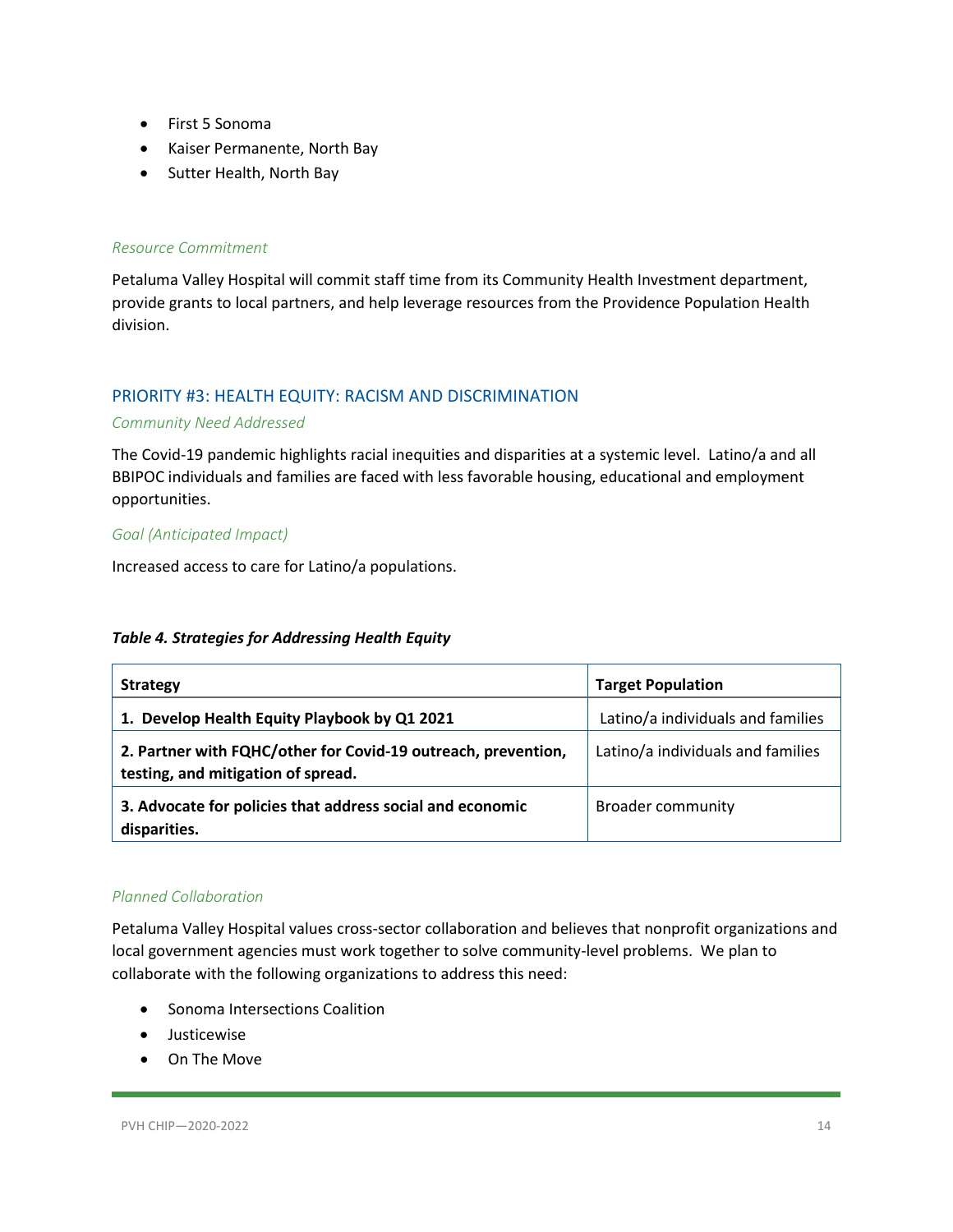- Buckelew Programs
- NAMI Sonoma
- Humanidad Therapy and Education Services
- Petaluma People Services Center
- La Luz Center
- West County Community Services
- Corazon Healdsburg
- Sonoma County Health Action
- Community Action Partnership of Sonoma County
- Legal Aid of Sonoma County
- North Bay Organizing Project
- Latinos Unidos del Condado de Sonoma
- La Cooperativa, Campesina
- California Human Development
- Petaluma Health Care District
- Health Care Foundation of Northern Sonoma County
- County of Sonoma, Department of Health Services
- Sonoma County Office of Education
- Kaiser Permanente, North Bay
- Sutter Health, North Bay
- First 5 Sonoma
- Community Foundation Sonoma County
- United Way of the Wine Country
- Los Cien
- Hanna Institute

#### *Resource Commitment*

Petaluma Valley Hospital will commit staff time from its Community Health Investment department, provide grants to local partners, and help leverage resources from the Providence Health Equity Initiative.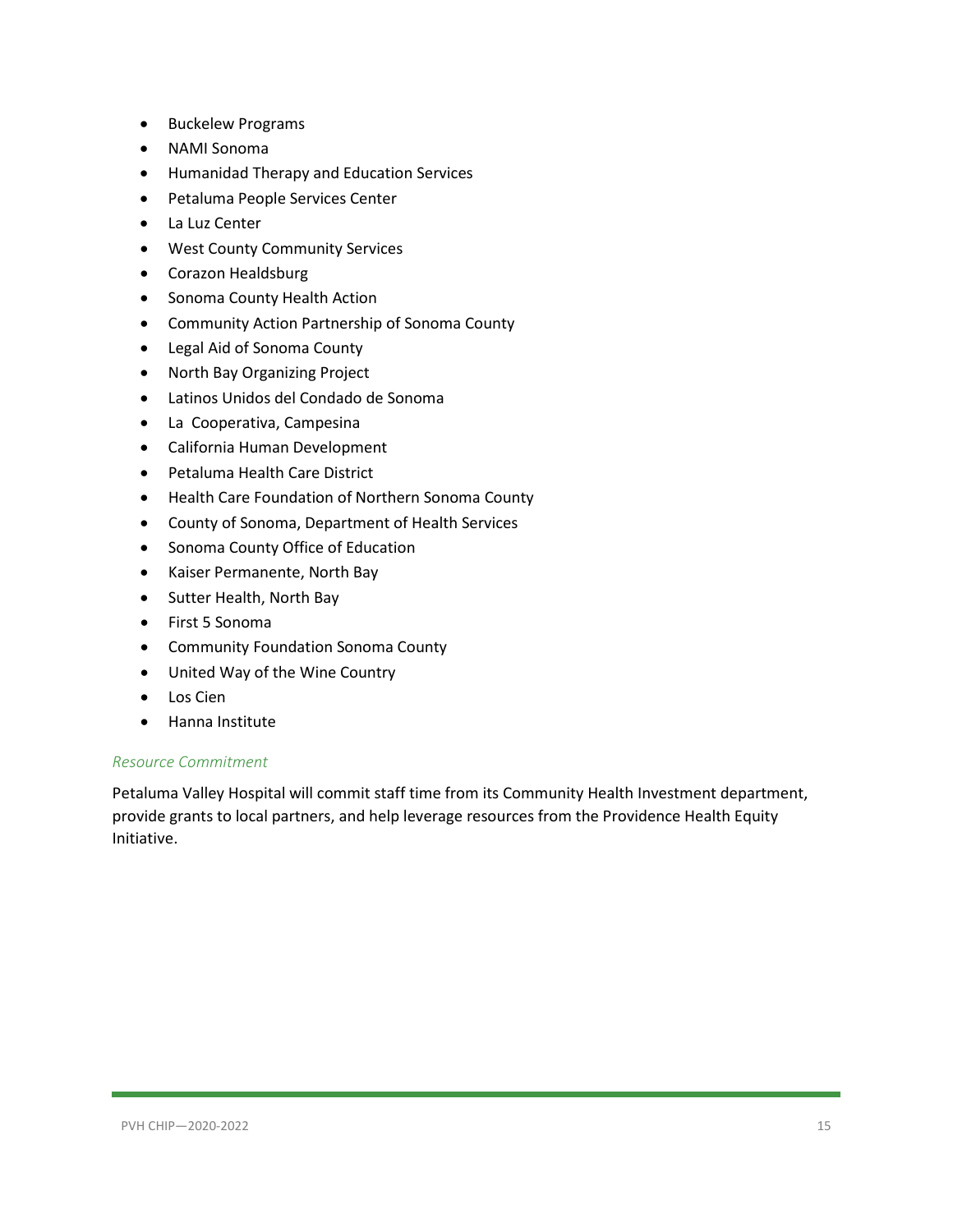#### PRIORITY #4: ACCESS TO HEALTH CARE

#### *Community Need Addressed*

Many individuals have trouble accessing health care, especially Spanish-speaking patients, new parents, older adults, and undocumented individuals. More primary and specialty care, transportation to care, and culturally appropriate health care services are needed.

#### *Goal (Anticipated Impact)*

Increased access to health care services.

#### *Table 3. Strategies for Addressing Access to Health Care*

| <b>Strategy</b>                                                                                          | <b>Target Population</b>                                |
|----------------------------------------------------------------------------------------------------------|---------------------------------------------------------|
| 1. Engage high-risk individuals with CARE Network complex<br>care management teams.                      | Co-occurring socioeconomic and<br>complex medical needs |
| 2. Partner with FQHC / County PH.                                                                        | Un- and underinsured individuals<br>and families        |
| 3. Engage un- and underinsured youth in dental care through<br>SJH fixed-site and mobile dental clinics. | Un- and underinsured youth                              |

#### *Planned Collaboration*

Petaluma Valley Hospital values cross-sector collaboration and believes that nonprofit organizations and local government agencies must work together to solve community-level problems. We plan to collaborate with the following organizations to address this need:

- Redwood Community Health Coalition
- Petaluma Health Center
- Petaluma Health Care District
- Petaluma People Services Center
- County of Sonoma, Department of Health Services
- Community Action Partnership of Sonoma County
- Legal Aid of Sonoma County
- Buckelew Programs
- NAMI Sonoma
- Humanidad Therapy and Education Services
- La Luz Center
- Kaiser Permanente, North Bay
- Sutter Health, North Bay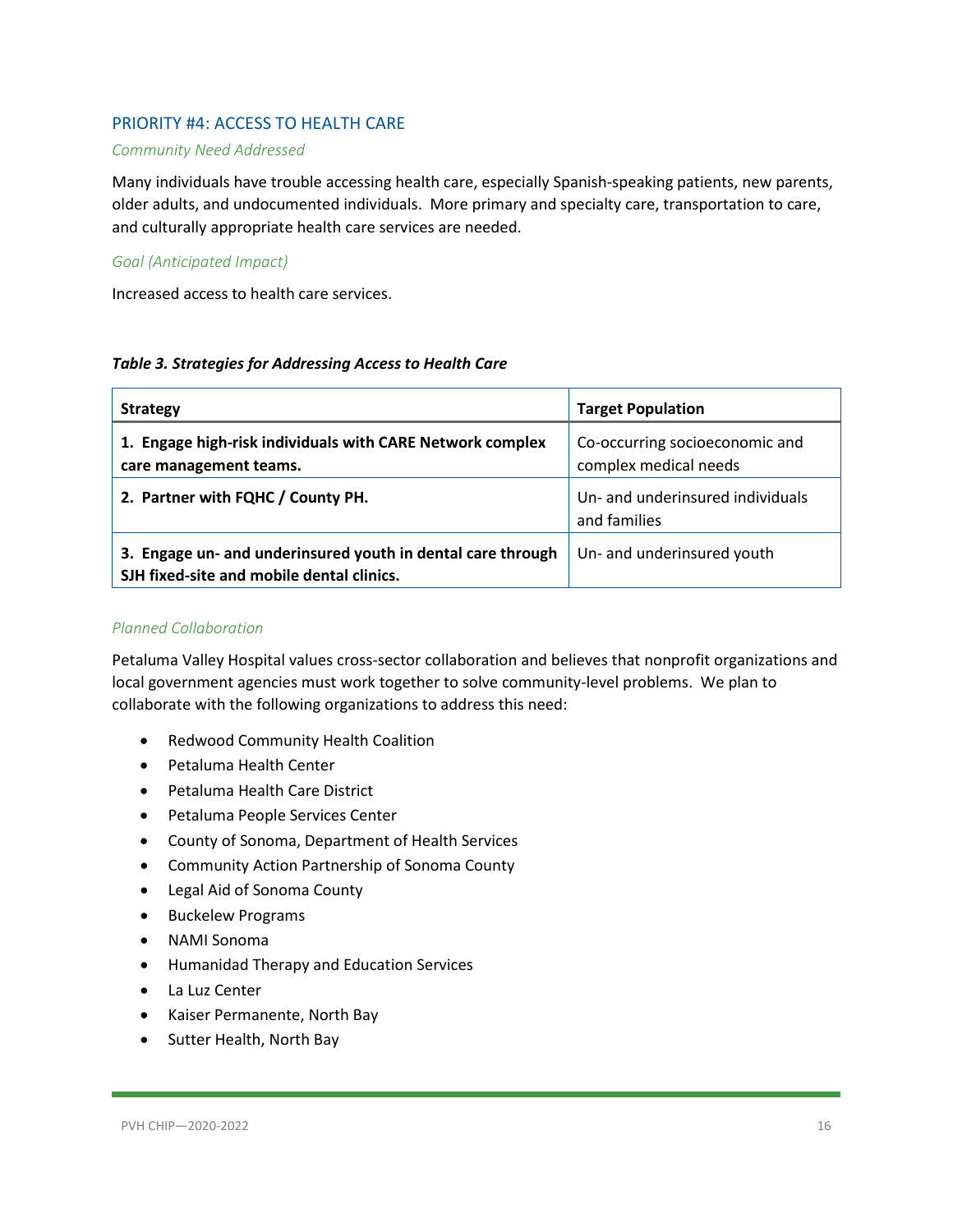#### *Resource Commitment*

Petaluma Valley Hospital will commit staff time from its Community Health Investment department, provide grants to local partners, and help leverage resources from the Providence Population Health division.